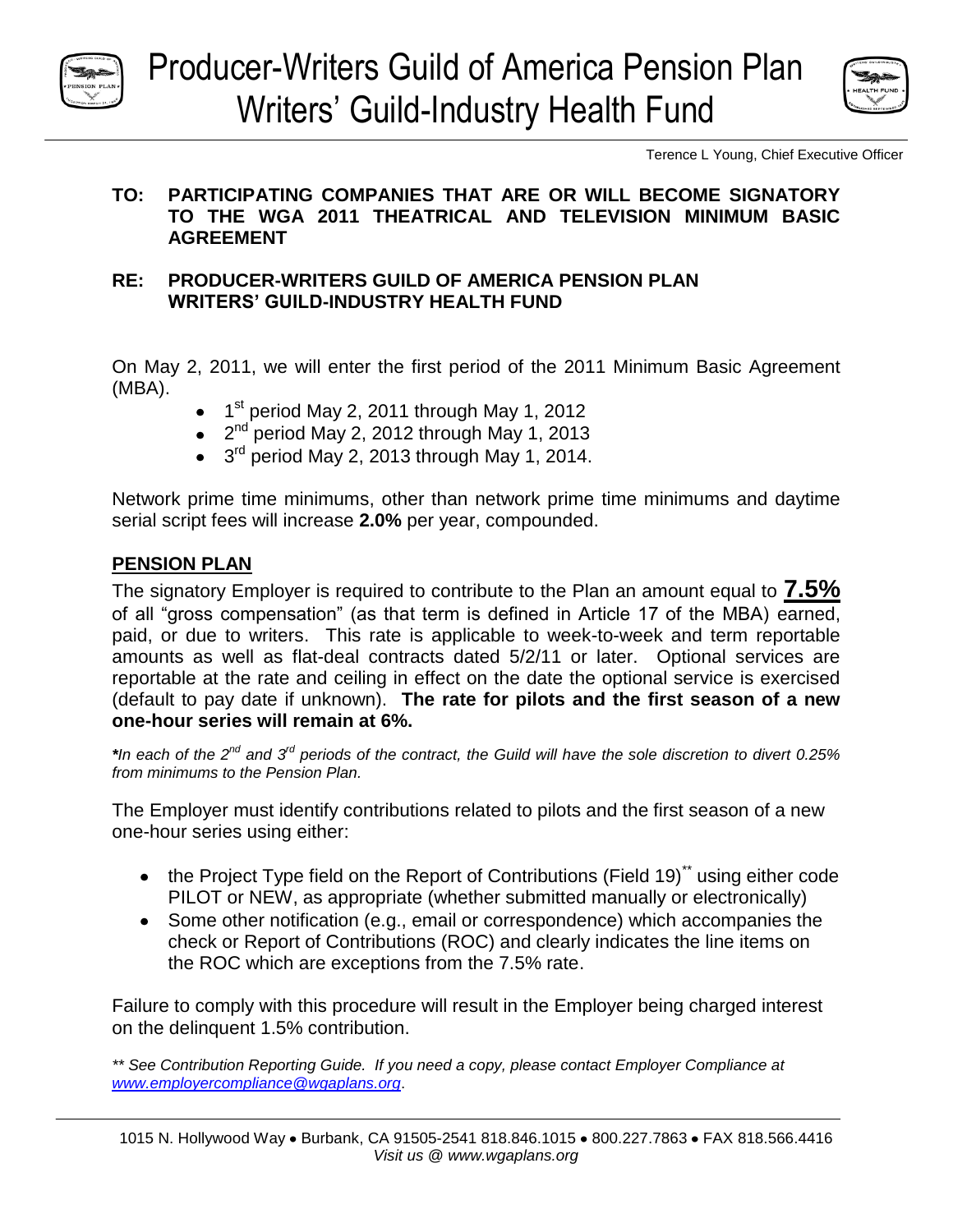For flat-deal contracts dated on or after February 13, 2008, the reportable ceiling for theatrical motion pictures and long-form television motion pictures and multi-part, closed-end series (MOW's, mini-series), which are 120 minutes or more in length, remains at **\$225,000** for a single writer or *bona fide* team of two writers or **\$450,000** for a team of three writers. Theatrical residuals are not reportable.

### **HEALTH FUND**

The signatory employer is required to contribute to the Health Fund an amount equal to **8.5%** of all "gross compensation" (as that term is defined in Article 17 of the MBA) earned, paid, or due to writers for guaranteed flat-deal writing services covered under the terms of a WGA Collective Bargaining Agreement, provided the writer's employment contract is dated on or after November 1, 2004 or is employed on a week-to-week or term deal. Optional services are reportable at the rate and ceiling in effect on the date the optional service is exercised (default to pay date if unknown).

For flat-deal contracts dated on or after February 13, 2008, the reportable ceiling for long form television motion pictures and multi-part, closed-end series (MOW's, miniseries), which are 120 minutes or more in length, remains at **\$250,000** for a single writer or *bona fide* team of two writers or **\$500,000** for a team of three (3) writers. The Health Fund reportable ceiling for theatrical motion pictures remains at \$250,000 for contracts dated on or after November 1, 2004. Theatrical residuals are not reportable.

\**In the 2<sup>nd</sup> and/or 3<sup>rd</sup> periods of the contract, the Trustees may agree to increase or reduce the Health Fund contribution rate by up to 0.5%, in increments of not less than one-quarter (0.25%), by reducing or increasing minimums a corresponding percentage if they determine that additional contributions are needed/not needed to maintain the level of benefits in existence on May 1, 2011.* 

### **TELEVISION REPORTING LIMITS (does not apply to MOW, mini-series as shown above)**

Contributions are due and payable on **the greater of** (i) the aggregate of 2 ½ times the applicable minimum as set forth in the MBA, or (ii) the initial compensation agreed upon in the individual employment contract. The applicable minimum is the "Other than Network Prime Time" rate for the services being rendered. (See Article 13.B.7. of the MBA). Residuals are reportable up to the ceiling per project. Supplemental market residuals are not reportable unless the project was originally made for a Supplemental Market.

#### **RATES AND CEILINGS**

**Guaranteed flat-deal employment** (screenplays, episodic scripts, MOW's, etc.) is reportable at the contribution rate and ceiling in effect on the writer's contract date. **Optional services** are reportable at the contribution rate and ceiling in effect on the date the optional service is exercised (default to pay date if actual date is unknown).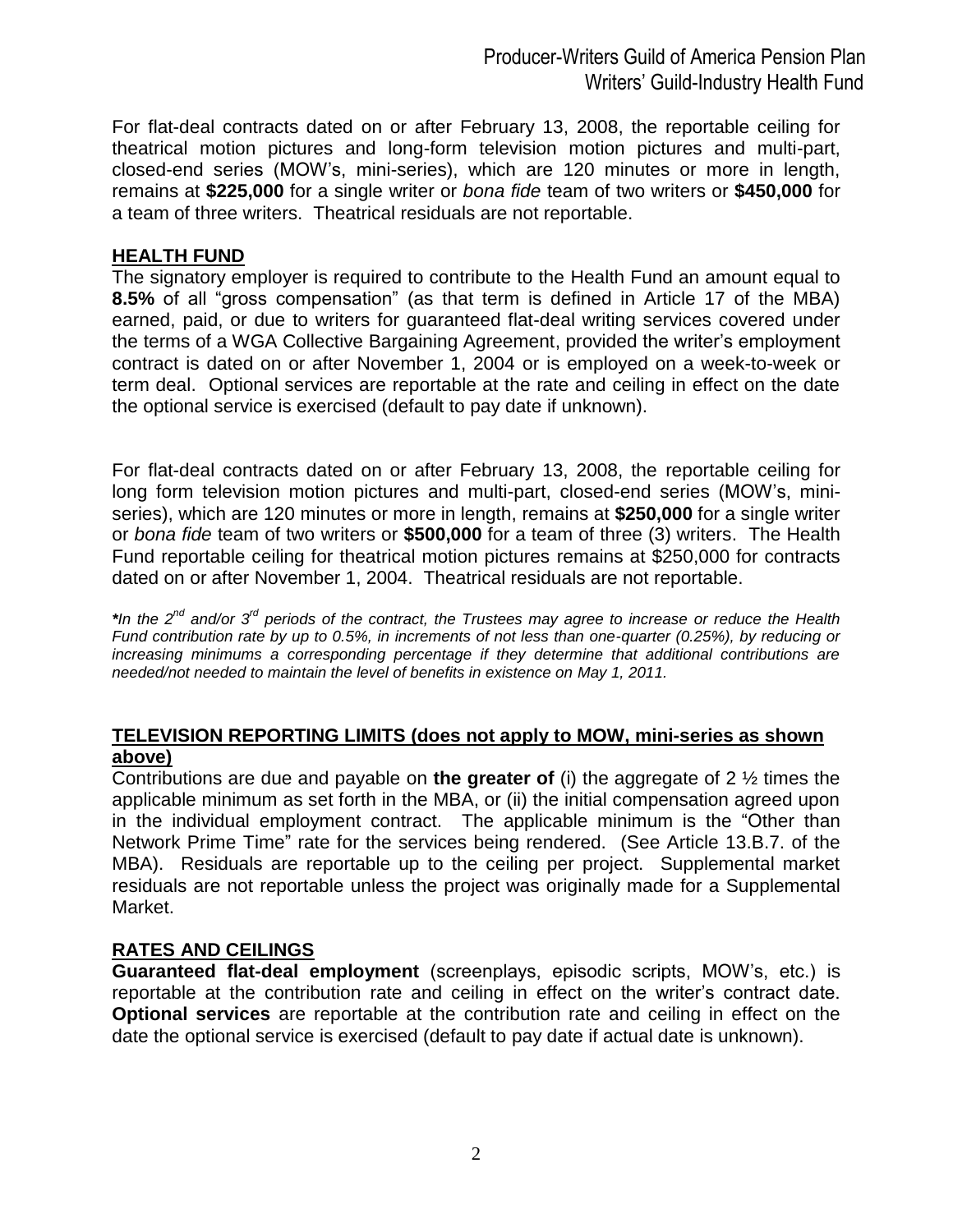# **WEEKLY AND TERM EMPLOYMENT**

The Health Fund contribution rate payable on week-to-week and term employment is the rate in effect during the work week (see charts below for Article **14.K.** "Writers Employed in Additional Capacities" a/k/a Writer-Producers/Showrunners/Hyphenates and Article **14.E.2**. "Additional Capacity Television Development Writers").

| ARTICLE 14.K. - 20 or more<br>weeks | <b>Weekly Reportable</b><br><b>Pension and Health</b><br><b>Amount</b> | <b>Pension</b><br>Plan<br>Rate | <b>Health</b><br><b>Fund</b><br>Rate |
|-------------------------------------|------------------------------------------------------------------------|--------------------------------|--------------------------------------|
| May 2, 2011 – May 1, 2012           | \$5,830                                                                | 7.5%                           | 8.5%                                 |
| May 2, 2012 – May 1, 2013           | \$5,947                                                                | 7.5%                           | 8.5%                                 |
| May 2, 2013 - May 1, 2014           | \$6,066                                                                | 7.5%                           | 8.5%                                 |

| <b>ARTICLE 14.E.2. -</b><br><b>Additional Capacity</b><br><b>Television Development</b><br><b>Writers</b> | Weekly<br><b>Pension</b><br>Reportable<br>(\$250,000/year)<br>Effective 5/2/11 | <b>Weekly Health</b><br>Reportable<br>(\$250,000/year) | <b>Pension</b><br><b>Plan Rate</b><br><b>Effective</b><br>5/2/11 | <b>Health</b><br><b>Fund</b><br>Rate |
|-----------------------------------------------------------------------------------------------------------|--------------------------------------------------------------------------------|--------------------------------------------------------|------------------------------------------------------------------|--------------------------------------|
| May 2, 2011 – May 1, 2012                                                                                 | \$4,807.69                                                                     | \$4,807.69                                             | 7.5%                                                             | 8.5%                                 |
| May 2, 2012 - May 1, 2013                                                                                 | \$4,807.69                                                                     | \$4,807.69                                             | 7.5%                                                             | 8.5%                                 |
| May 2, 2013 - May 1, 2014                                                                                 | \$4,807.69                                                                     | \$4,807.69                                             | 7.5%                                                             | 8.5%                                 |

# **SIDELETTER TO ARTICLE 14.E.2.**

When a writer is employed under a development deal as stated in Article 14.E.2. and, under the same contract, is employed to perform Article 14.K. services on a series for which the writer receives additional money which is not creditable, contributions shall be payable as set forth in Article 14.E.2. for the full term of employment and shall be paid on the non-creditable Article 14.K. services, except for those periods of time when the writer is not performing development services and is receiving Article 14.K. compensation on the series outside of the Article 14.E.2. guarantee (a/k/a fresh cash). In that case, contributions shall be payable on the non-creditable Article 14.K. minimum, script fees, program fees and on 50% of the amount otherwise due under Article 14.E.2.

# **WHEN IS COMPENSATION REPORTABLE**

Generally, **the writer's initial compensation is reportable in the month in which it is earned, not the month in which it is paid**. Residuals are reportable in the month in which the program re-airs, default to the month paid if air date unknown or not applicable. **Salary advances are reportable when the writer is paid**. The Trusts will not bill for contributions unless we discover a delinguency. It is the responsibility of the Signatory Employer to make contributions in a timely manner. Please note that under ERISA, the Trusts are required to charge interest on delinquent contributions.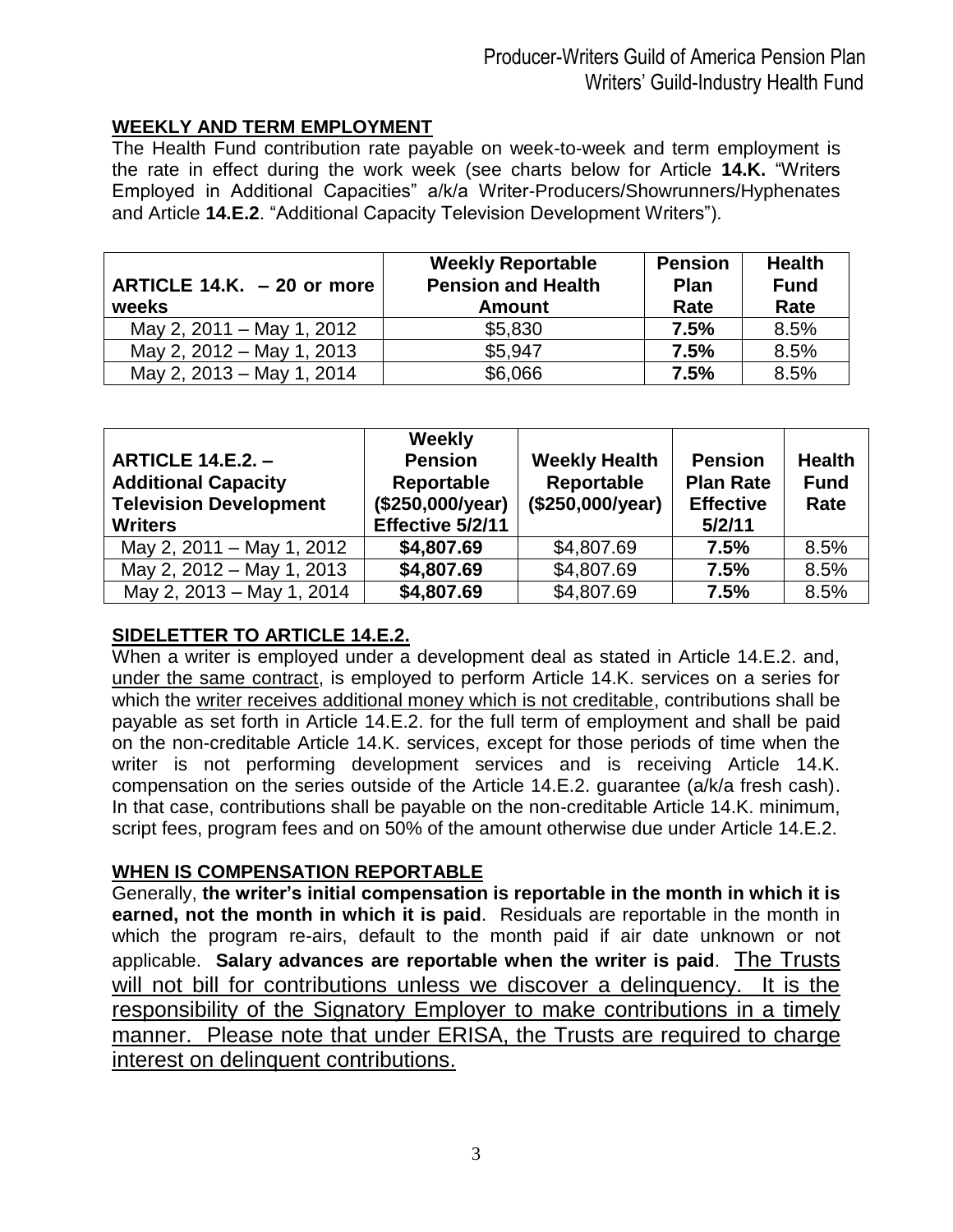## **PURCHASE OF LITERARY MATERIAL - IRS Code Section 401(a)(17)**

Compensation for the purchase of literary material from a "professional writer" is reportable up to the IRS limit (\$245,000, effective 1/1/09) if the same writer is also hired to perform additional writing services such as a rewrite or polish on the project. Compensation for the purchase and hired services are reportable up to the ceiling per project.

#### **NOT REPORTABLE**

Options, clips, royalties, character payments, separated rights, interest, late fees, expenses, publication fees, trainee salary.

### **REPORTABLE**

Story Editors, regardless of title (*e.g*. Story Supervisor, Creative Consultant, etc.) are 100% reportable.

Please contact the Trusts for more information.

#### **BONUS**

A bonus is reportable up to the ceiling per project (ceiling determined by writer's contract date).

## **TEAMS**

A *bona fide* two person writing team usually shares the compensation and ceiling equally. An unequal division of compensation requires the approval of the Writers Guild of America. The percentage of compensation paid to each writer will determine the allocation of the ceiling. If a writer earns 75% of the reportable compensation, he/she is reported on 75% of the ceiling. A *bona fide* team of two writers is considered one writer for the ceiling calculation.

#### **MEMBERSHIP**

Membership in the Guild is not required for compensation to be subject to contributions. Any writer performing covered services for a signatory employer is reportable. Please contact the Guild for more information if your writer is performing services outside the United States.

## **SERIALS COVERED UNDER ARTICLE 13.B.5. OF APPENDIX A**

For serials covered under Article 13.B.5. of Appendix A, the reportable ceiling for a single writer or *bona fide* team of 2 writers per Company per calendar year is \$350,000 or \$700,000 per Company per calendar year for a team of three (3) writers.

#### **10% OWNER REPORTING REQUIREMENTS**

In order to curtail practices which appear to circumvent the intent of the Trust Agreements and create a drain on the assets of the Trusts, on January 1, 2001, the Board of Directors/Trustees adopted the following revised rules of the Trusts governing eligibility for benefits thereunder:

> Contributions on the Writer's compensation do not count toward the Writer's eligibility for benefits when the Writer directly or indirectly owns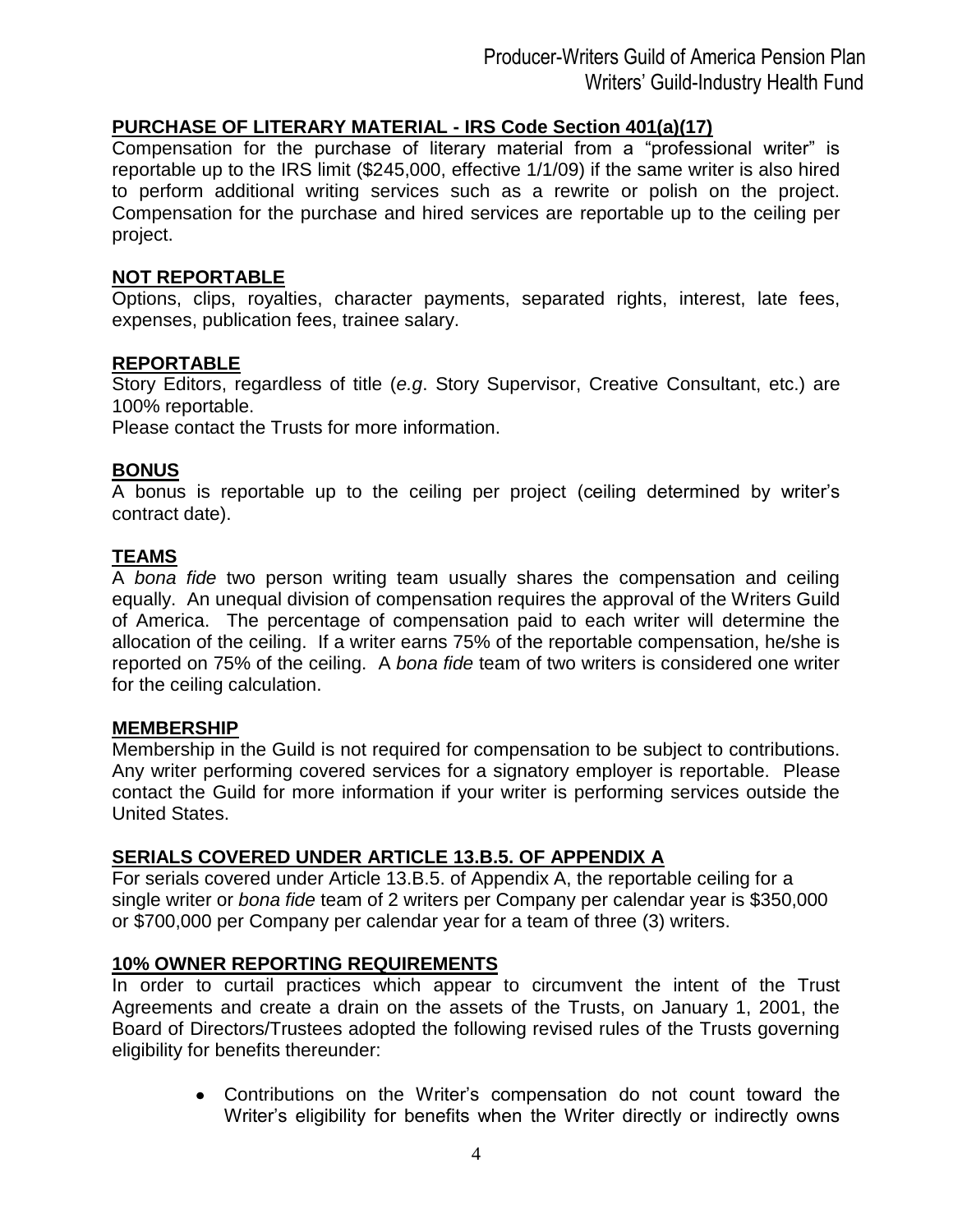ten percent (10%) or more of the equity of the contributing employer\*, or where a contributing employer is a non-profit entity as defined under Internal Revenue code, for which a writer is an officer, board member, director (or serves in another similar capacity of such non-profit), and the employer hires the Writer to perform only writing services unless an unrelated third party directly utilized and paid for the Writer's services. In no event shall contributions be due on amounts in excess of the amounts paid by the third party to the contributing employer for covered services.

 $\bullet$ Contributions on the Writer's compensation do not count toward the Writer's eligibility for benefits when the Writer directly or indirectly owns ten percent (10%) or more of the equity of the contributing employer\*, and the Writer performs writing and other services (other than under Article 14 of the Basic Agreement). Contributions do not count toward eligibility under this provision even if the contributing employer is hired by an unrelated third party.

**Notwithstanding the above,** contributions will count toward eligibility for benefits if the contract with the unrelated third party specifically states the amount allocated for such Writer's covered writing services. In this case, contributions shall be due on the greater of the amount so specified or the Basic Agreement's minimum for such writing services.

In addition, if the contract with the unrelated third party does not specifically state the amount allocated for such Writer's covered writing services, contributions will count toward eligibility for benefits when contributions are based on the **lower** of one of the following:

- (a) five percent (5%) of the total compensation the contributing employer received from the unrelated third party for producing **nondramatic programming\*\*\*** or ten percent (10%) of the total compensation the contributing employer received from the unrelated third party for producing **dramatic programming,** or
- (b) at least \$125,000\*\*

In either case (a) or (b), the employer must contribute on at least the Basic Agreement's minimum for writing services.

\*The term "indirectly owns…the equity of the contributing employer," includes (a) equity ownership by the Writer's spouse, the Writer's (or spouse's) parent, sibling or lineal descendant, or (b) funding of the employer by the Writer or the Writer's spouse, the Writer's (or spouse's) parent, sibling or lineal descendant.

\*\*The Fund's actuary estimated that contributions on compensation of \$125,000 were the amount necessary in 2000 to pay the cost of the annual Health Fund coverage for an eligible active participant. Periodically, this figure will be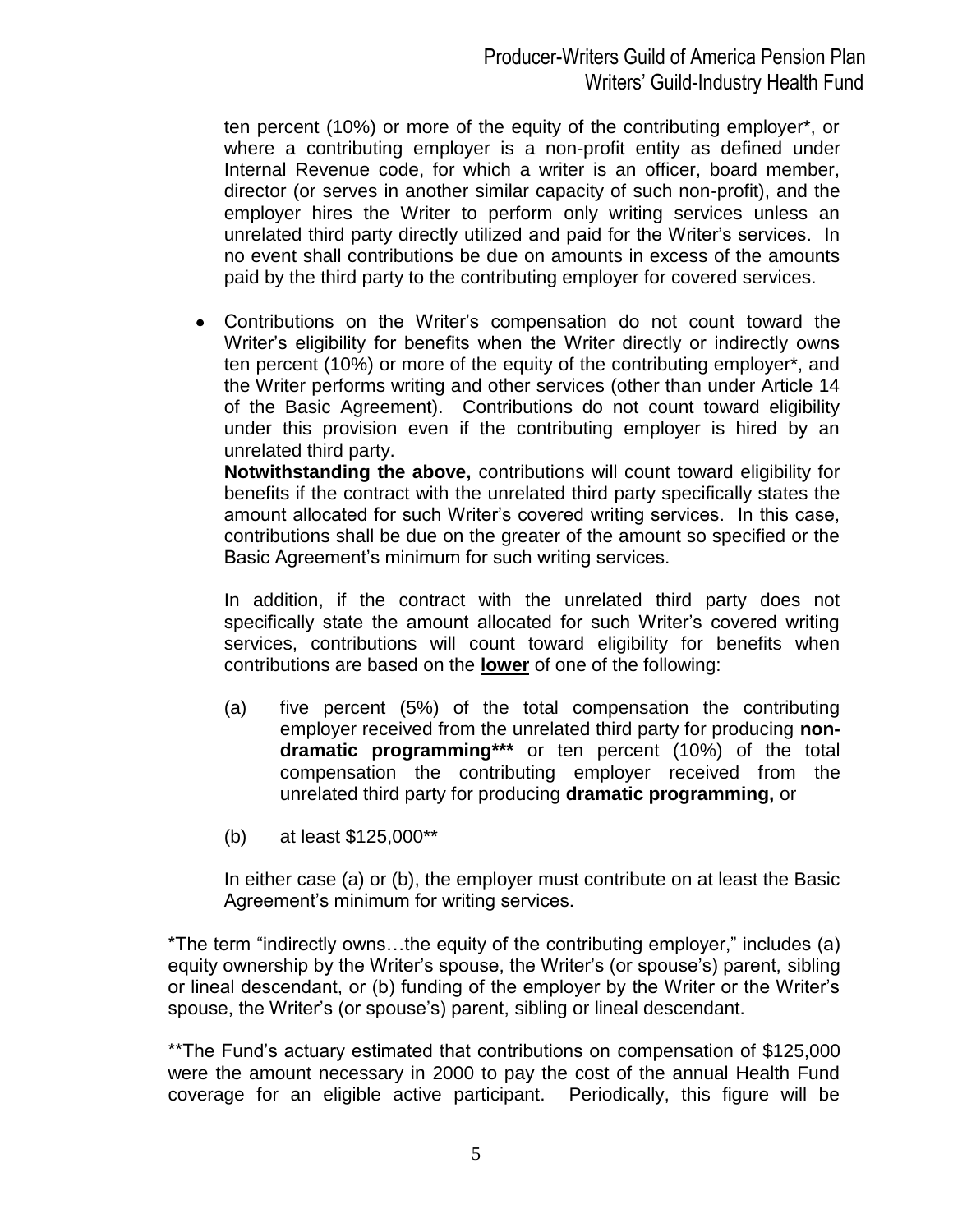adjusted to approximate the annual cost to the Health Fund of coverage. Note – the current cost of a year of coverage is \$141,859.

\*\*\*For this purpose, "non-dramatic programming" includes all types of programming other than those that are specifically dramatic in nature (e.g., comedy-variety, documentary, quiz and audience participation).

## **New Media – 100% Self-Funded Owner/Writer**

If the Owner/Writer does not receive any outside financing and is **fully self-funded**, contributions on the Owner/Writer's compensation will count towards the Owner/Writer's eligibility for benefits when there is a legitimate project produced and distributed. Contributions are payable upon first receipt of revenues\* and are deemed earned and due at that time. The writing fee reportable amount would be 10% for Dramatic programming or 5% for Non-Dramatic programming based on the actual production budget.

\*Revenues are fees received from an unrelated third party for availability or exhibition of the project, *i.e.*, program(s) or series, on New Media, including but not limited to, the internet and mobile devices (such as cell phones and PDA's).

**Note: If the New Media Owner/Writer's project is not 100% self-funded, the "10% Owner Reporting Requirements" and "Other Reporting Requirements" provided herein will apply to the Owner/Writer.** 

## **OTHER REPORTING REQUIREMENTS**

Contributions on the Writer's compensation do not count toward the Writer's eligibility for benefits when the Writer is employed for writing and other services (other than under Article 14 of the Basic Agreement) and the Writer's contract does not separate writing compensation from compensation for other services unless the employer contributes on the lower of:

(a) one hundred percent (100%) of the Writers' total compensation under the contract, or

(b) \$125,000\*\*

**Please call the Employer Compliance Department for more information on the Owner/Writer reporting requirements to confirm that your project is covered under these rules.**